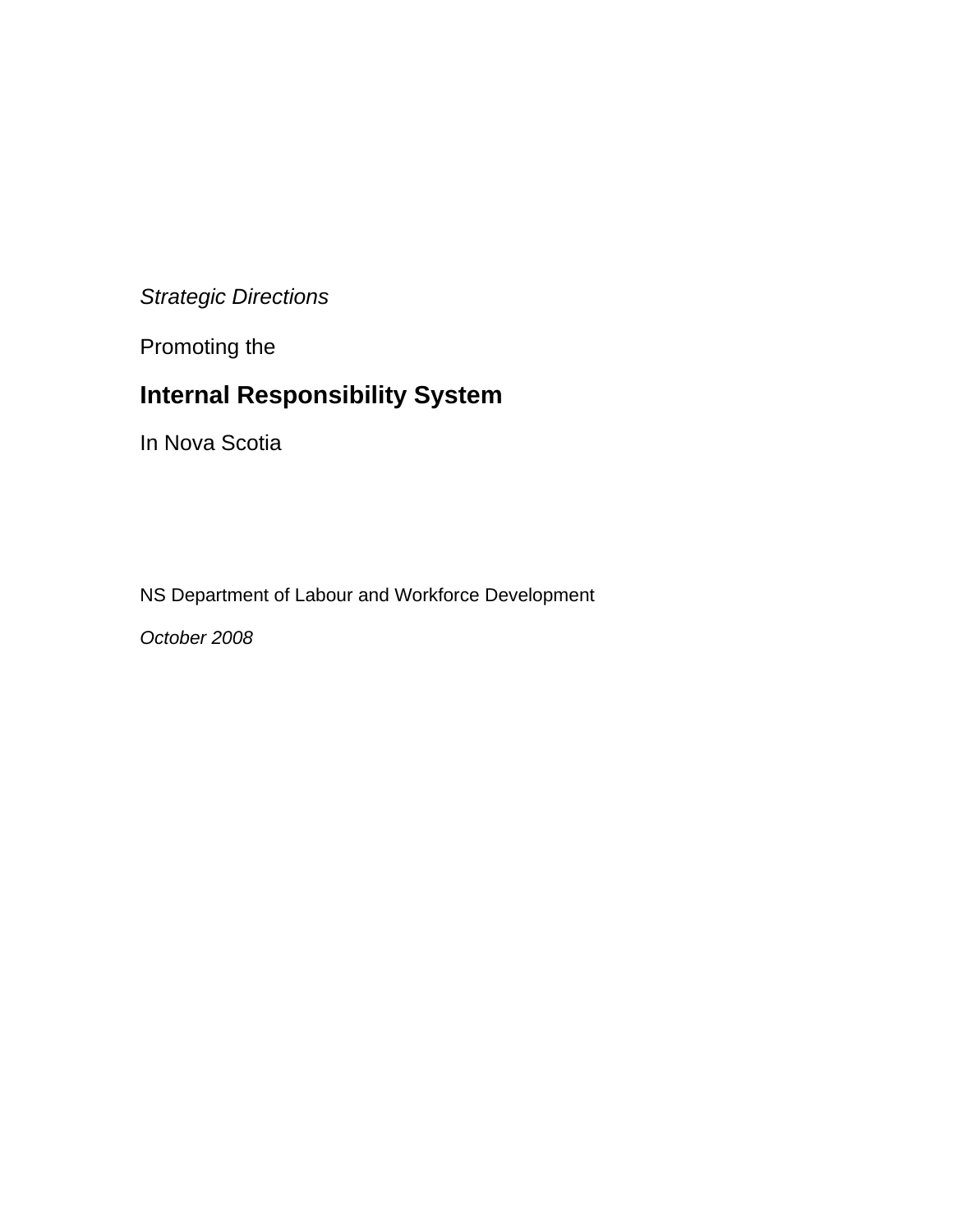## TABLE OF CONTENTS

| 1              |                                                                                                                            |  |  |  |  |  |  |
|----------------|----------------------------------------------------------------------------------------------------------------------------|--|--|--|--|--|--|
| $\overline{2}$ |                                                                                                                            |  |  |  |  |  |  |
| 3              |                                                                                                                            |  |  |  |  |  |  |
| $\overline{4}$ |                                                                                                                            |  |  |  |  |  |  |
| 5              |                                                                                                                            |  |  |  |  |  |  |
| 6              |                                                                                                                            |  |  |  |  |  |  |
| 7              |                                                                                                                            |  |  |  |  |  |  |
| 8              |                                                                                                                            |  |  |  |  |  |  |
| 9              |                                                                                                                            |  |  |  |  |  |  |
| 10             | THE PLAN - THE DEVELOPMENT OF AN IRS PROMOTION STRATEGY  8<br>10.1<br>10.2<br>10.3<br>10.4<br>10.5<br>10.6<br>10.7<br>10.8 |  |  |  |  |  |  |
| 11             | APPENDIX A - EXAMPLES OF OH&S DUTIES IN A HEALTHY IRS 12<br>11.1<br>11.2<br>11.3<br>11.4                                   |  |  |  |  |  |  |
| 12             |                                                                                                                            |  |  |  |  |  |  |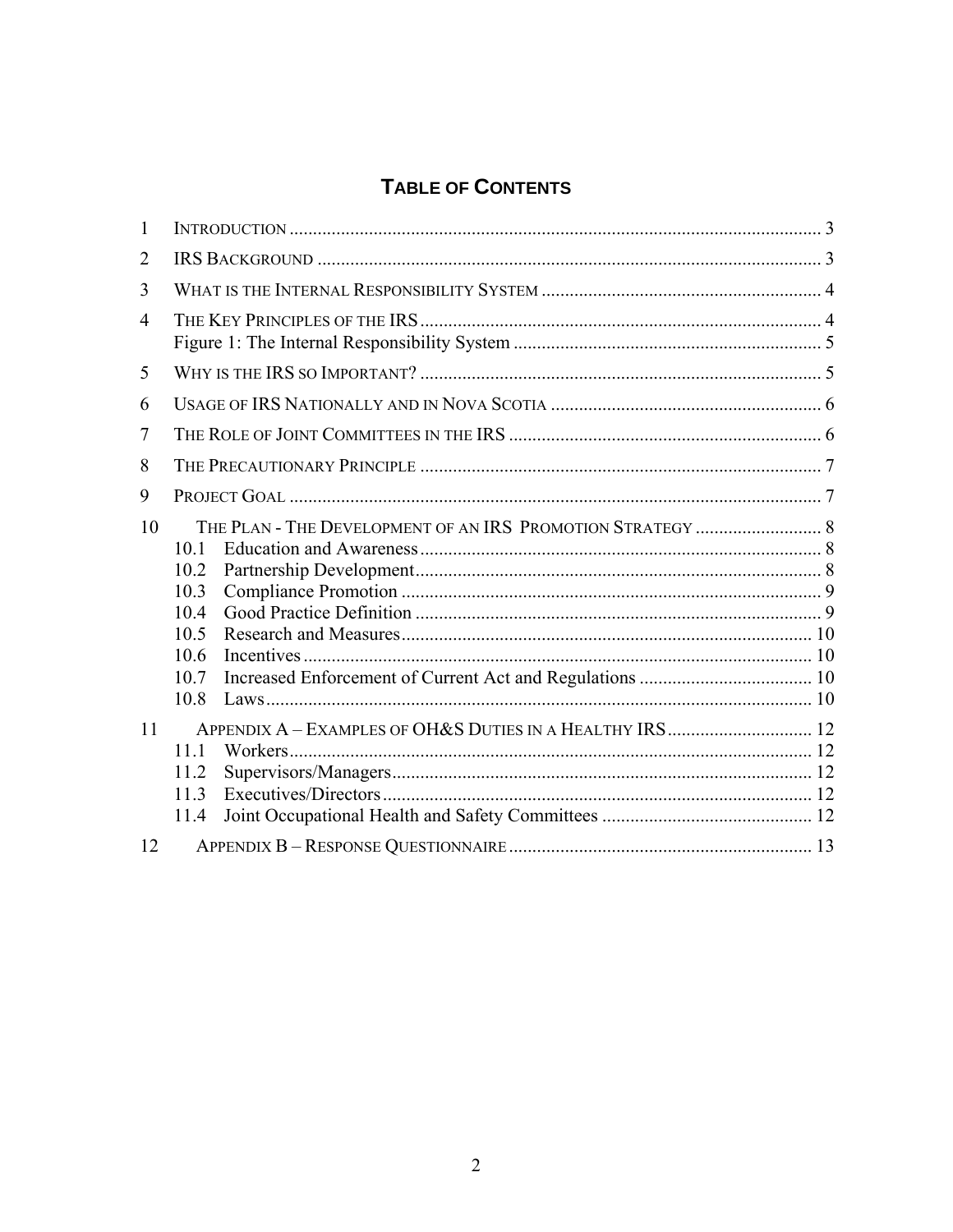## <span id="page-2-0"></span>**1 Introduction**

The Department of Labour and Workforce Development has included developing strategies for enhancing compliance with the internal responsibility system (IRS) in the Department's 2008-2009 Business Plan. This is also part of the Occupational Health and Safety Division's four-year plan.

The Workplace Safety and Insurance System (WSIS) has also identified the IRS as a priority for action. WSIS includes workers, employers, the agencies—[Workers' Advisers](http://www.wsis.ns.ca/index.php?pid=1#wap#wap)  [Program \(WAP\),](http://www.wsis.ns.ca/index.php?pid=1#wap#wap) [Workers' Compensation Appeals Tribunal \(WCAT\),](http://www.wsis.ns.ca/index.php?pid=1#wcat#wcat) [Occupational](http://www.wsis.ns.ca/index.php?pid=1#ohs#ohs)  [Health and Safety Division \(OHS\)](http://www.wsis.ns.ca/index.php?pid=1#ohs#ohs) and the [Workers' Compensation Board of Nova Scotia](http://www.wsis.ns.ca/index.php?pid=1#wcb#wcb)  [\(WCB\)](http://www.wsis.ns.ca/index.php?pid=1#wcb#wcb).

This discussion paper is the next step in designing a comprehensive IRS strategy. Your input will help the Department develop strategies to increase familiarity with the internal responsibility system. The paper provides background information on the internal responsibility system, followed by strategies that are being considered to promote and support the IRS (including regulatory strategies).

While reading this, we want to urge you to keep in mind the human cost of workplace injuries. As we discuss plans and strategies we must not forget the painful consequences that workplace injuries have for thousands of Nova Scotian families every year.

We encourage you to review this document and provide your input into the design and implementation of a strategy to effectively promote the IRS. Information on how to respond is provided at the end of the paper.

The OH&S Division would also like to thank the participants of the IRS workshops that were presented at the  $25<sup>th</sup>$  and  $26<sup>th</sup>$  Annual Nova Scotia Safety Council Conferences. The feedback from these sessions has been very helpful, and will be combined with the responses from this discussion document in the creation of the forthcoming IRS Promotion Strategy.

## **2 IRS Background**

The *Occupational Health and Safety Act* was made law in the summer of 1996. Speaking of this Act, Judge Richards, the author of "The Westray Story – A Predictable Path to Disaster" wrote that,

"The act states at the outset: "The foundation of this Act is the Internal Responsibility System". If…the new *Occupational Health and Safety Act* is a wake up call to informed and dedicated training and the monitoring of safety concerns in the workplace combined with intelligent, objective and aggressive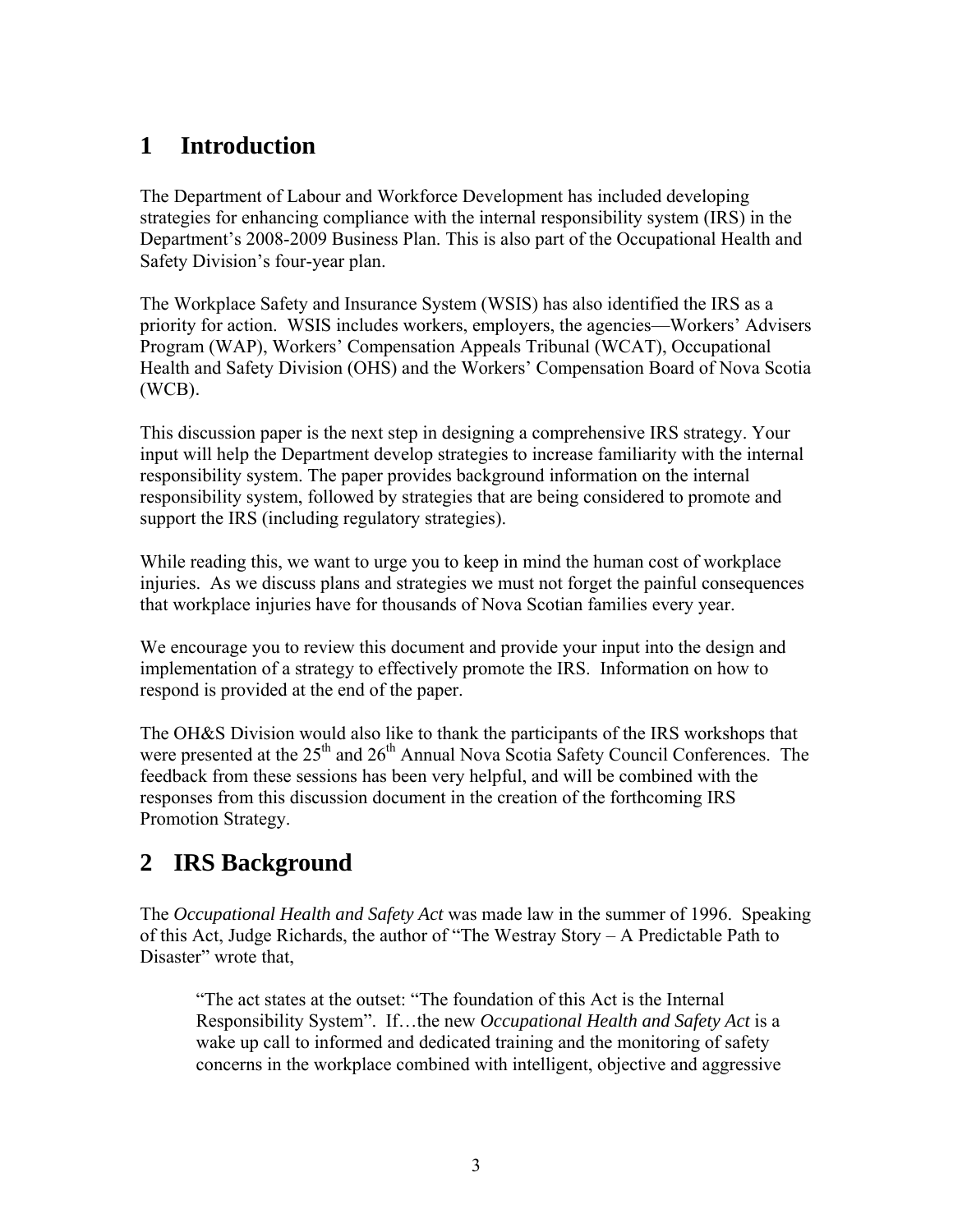enforcement by a responsible inspectorate, then the act may usher in a new era of worker safety and health."<sup>[1](#page-3-1)</sup>

<span id="page-3-0"></span>Since 1996, the Occupational Health and Safety Division has pursued this mission vigorously, promoting the IRS and ensuring responsible enforcement action is taken when needed. One example of these efforts is targeting the workplaces that have the highest injury rates for inspections, and highlighting IRS issues during these inspections. Other examples include public presentations on the Act that focus on its IRS foundation, or the free information materials (such as industry guides or a video library) that the Division makes available.

## **3 What is the Internal Responsibility System**

The Internal Responsibility System (IRS) is a system, within an organization, where everyone has *direct* responsibility for health and safety as an essential part of their work. No matter where or who the person is in the organization, they can address safety in a way that fits with what they do. Every person takes initiative to improve health and safety on an on-going basis.

The IRS is the foundation of the Occupational Health and Safety Act in Nova Scotia. However, even though it is so prominent in the Legislation and so vital to health and safety, the IRS is not widely understood and applied.

## **4 The Key Principles of the IRS**

There are a few key principles of the IRS that help to clarify it:

- 1. The responsibility for identifying and addressing workplace hazards belongs to the people who actually work in the workplace (workers, supervisors, managers, owners, suppliers, and service-providers).
- 2. The greatest responsibility for creating and maintaining a safe and healthy workplace is shared by all of these groups, to the extent of their authority and ability.
- 3. The IRS includes a plan for participation in safety matters and the flow of information about safety, as well as the right to refuse unsafe work.
- 4. The Occupational Health and Safety Division of the Department of Labour and Workforce Development plays a supportive role. It establishes and clarifies roles and responsibilities for all workplace parties. The Division assists the meeting of these responsibilities, and intervenes when the responsibilities aren't met. It doesn't assume the responsibility for creating and maintaining safe and healthy workplaces.

<span id="page-3-1"></span> $\overline{a}$ <sup>1</sup> "The Westray Story – A Predictable Path to Disaster" page 506-507.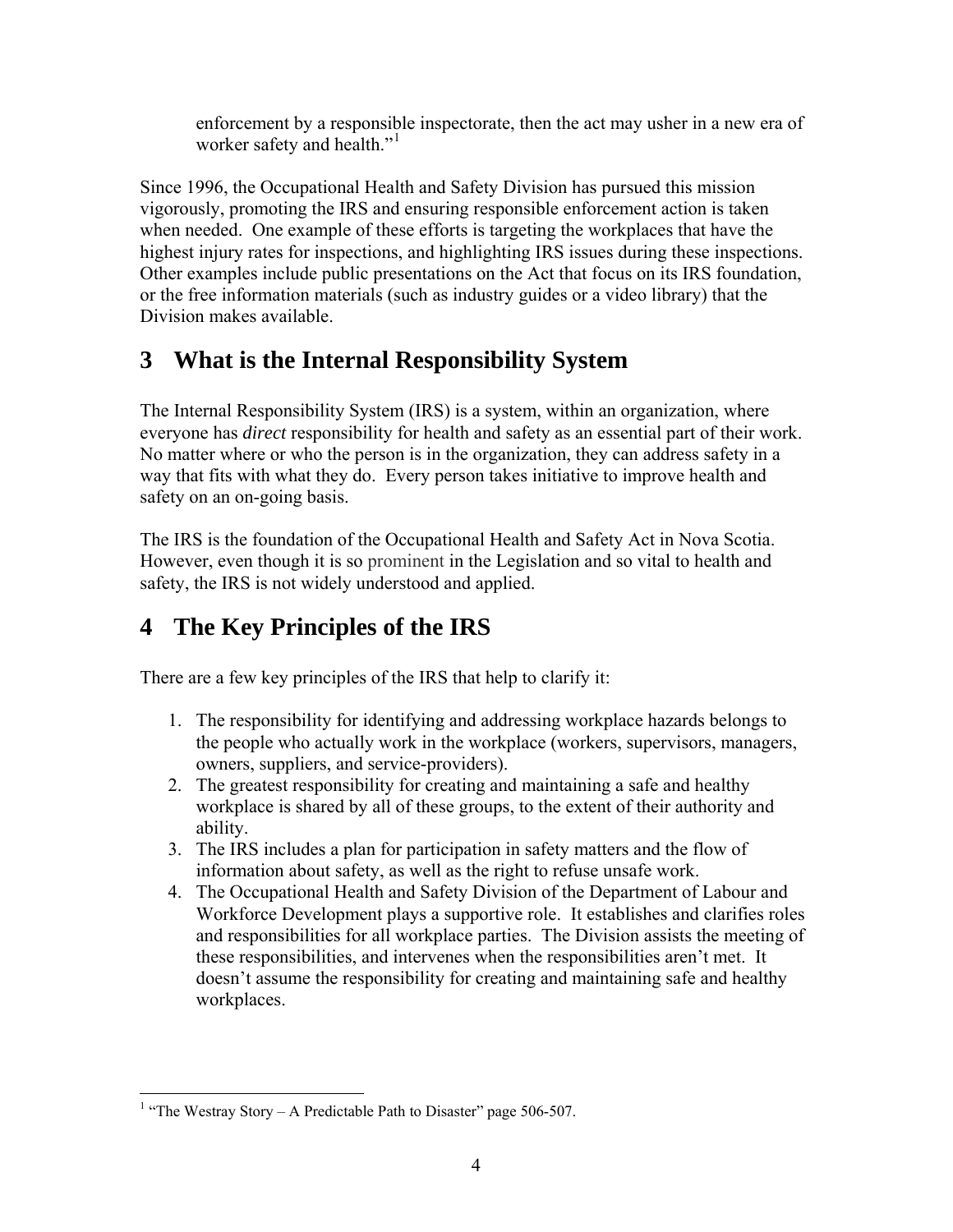## <span id="page-4-0"></span>**Figure 1: The Internal Responsibility System**

Figure 1 provides a picture of the idea behind the principles above. This figure clearly shows that the direct responsibility for safety is the responsibility of those directly involved – workers, supervisors, management, and owners. Other groups that have a role in workplace safety are shown to have contributing, rather than direct, roles.

This diagram drives home a crucial point, because a very common mistake is to shift responsibility from the individual to someone external (especially the government) or someone internal (especially the health and safety representative or the joint occupational health and safety committee).



#### **Figure 1: Workplace Safety - Major and Contributing Safety Responsibilities**

## **5 Why is the IRS so Important?**

The IRS is so important because it recognizes that those who actively participate in a workplace are better at identifying and solving safety concerns than those outside of the business. When safety is taken seriously by individuals and companies it becomes much more personal, meaningful and respected than when it is imposed externally.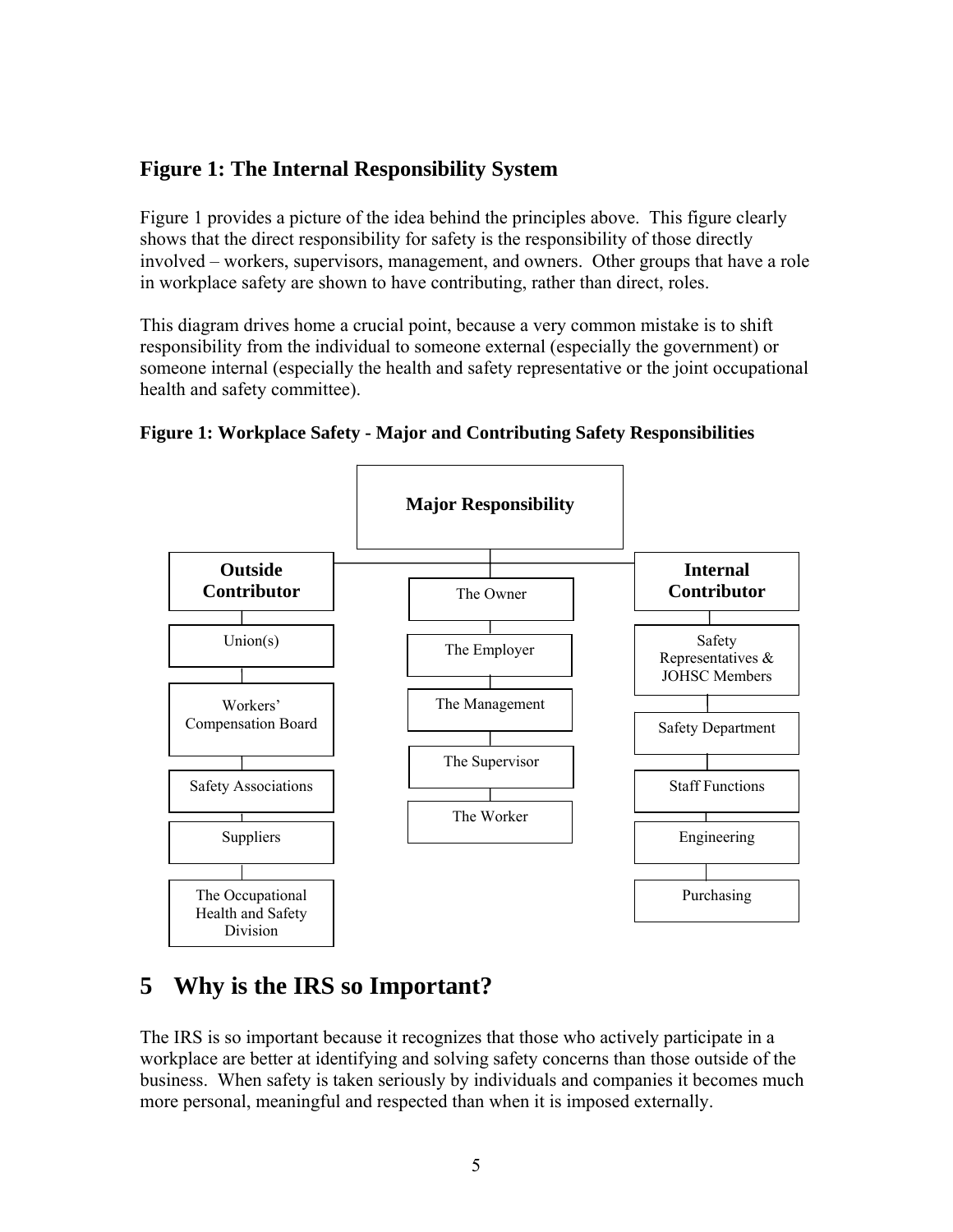<span id="page-5-0"></span>When the IRS is well-understood and accepted by employees there is a clear link to reduced medical injuries and lost time. This is why it is so important for companies and individuals to know about and apply the IRS.

## **6 Usage of IRS Nationally and in Nova Scotia**

The internal responsibility system is a concept that underpins all occupational health and safety law in Canada. It is used to describe how OH&S Acts all across Canada should work. For example, in PEI the Workers' Compensation Board calls IRS the "philosophical foundation of the OHS Act", in Ontario the Workplace Safety and Insurance Board states that, "The *Occupational Health and Safety Act* (OHSA) is based on the concept of IRS", and Manitoba's Department of Labour and Immigration says that, "Workplace safety and health law in Manitoba…is based on the Internal Responsibility System".

Nova Scotia is unique among Canadian provinces in that it has included the internal responsibility system within its Occupational Health and Safety Act. Among Canadian provinces, this is the strongest legislative support for the IRS. Given this legislative position, it is all the more important that Nova Scotia be the national leader in promoting the IRS philosophy.

The OHS Division employs an inspection staff that can assess how well a company's IRS is operating. The OHS Division also provides information to help companies establish healthy internal responsibility systems.

## **7 The Role of Joint Committees in the IRS**

Joint Occupational Health and Safety Committees play a crucial function in the operation of the Internal Responsibility System. The main function of the JOHSC is to monitor that the IRS is functioning properly within the workplace. The committee should act as an advisor, consultant, and promoter for safety, rather than being responsible for actually 'doing' safety.

If the IRS is functioning well in a workplace then the vast majority of issues raised by workers are addressed by supervisors or managers. As a result, only the most troublesome safety problems are sent to the committee. This allows the JOHSC to focus its efforts where they are needed most, rather than getting bogged down by many smaller issues.

The committee should be responsible for checking and evaluating the safety efforts of the workers and management. It is the workers and supervisors who should be doing a variety of regular safety inspections, from machine guarding to musculoskeletal hazards, and the committee should be the watchdog that ensures that these efforts are being done appropriately.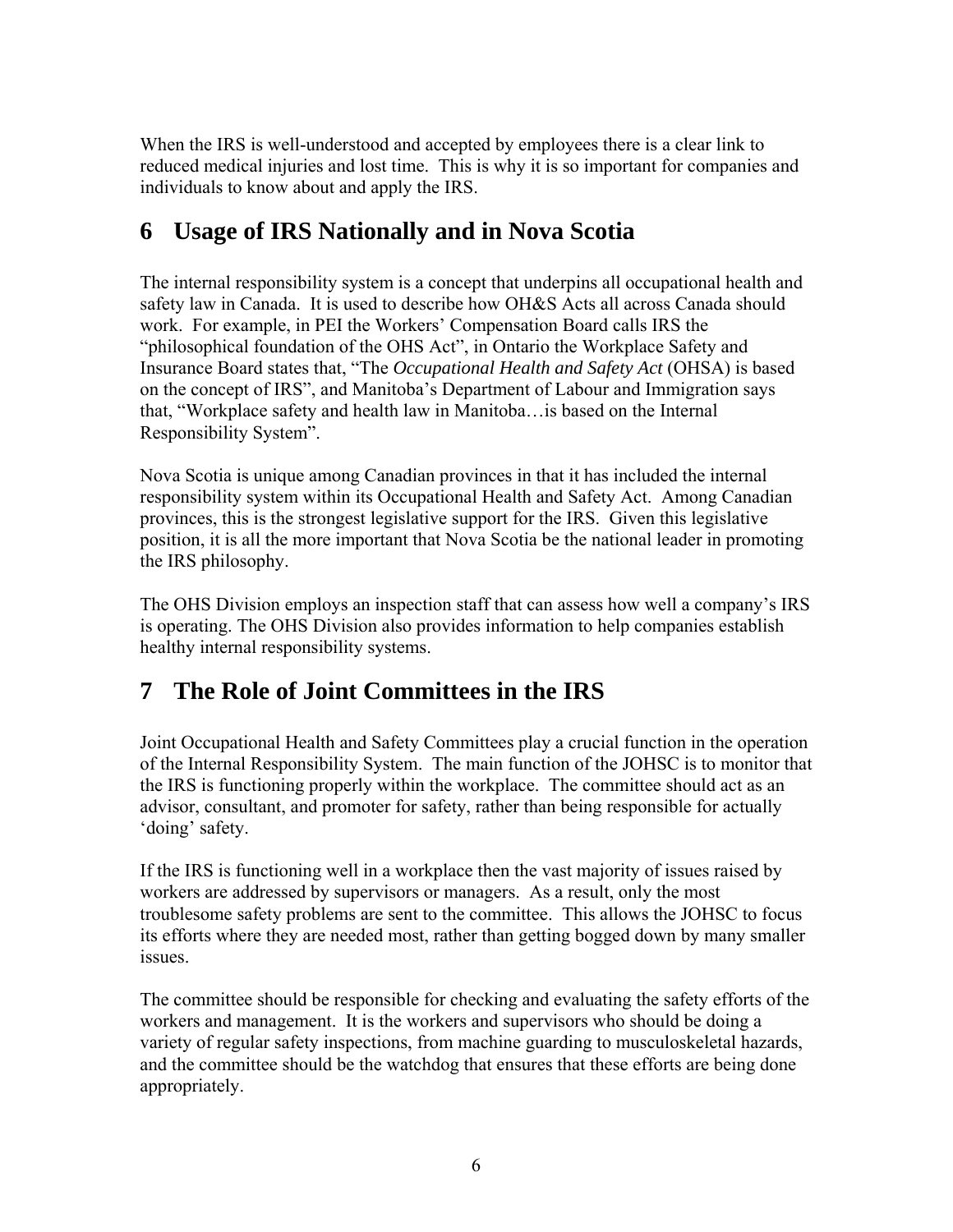<span id="page-6-0"></span>In smaller workplaces the role of the committee is performed by a health and safety representative. The health and safety representative is an employee who cooperates with the employer in occupational health and safety on behalf of the other employees. Just as in a larger committee, the representative should monitor the safety efforts at the workplace and identify where there are shortcomings.

It is important to note that JOHS committees and representatives are not a part of management or the chain of command. They are not responsible for managing safety at the workplace. The JOHS committee or representative is there to ensure that the job that management is doing is a responsible and careful one. The JOHS committee or representative is a fail-safe mechanism to call to account any decline or oversight in safety diligence.

This is why JOHS committees and representatives are listed as an internal contributor to the IRS, rather than with those who have the major responsibility.

Currently Nova Scotia is one of only three provinces (PEI and Alberta are the others) who do not have any requirements or provisions for the training of Joint Occupational Health and Safety Committees.

## **8 The Precautionary Principle**

The precautionary principle is a concept that coincides with the IRS principle that all workplace parties should be proactive in addressing safety in whatever way they can. The precautionary principle states that actions to reduce risks should not wait for scientific certainty before being adopted.

The SARS Commission in Ontario determined that "the most important lesson of SARS is the importance of the precautionary principle. SARS demonstrated over and over the importance of the principle that we cannot wait for scientific certainty before we take reasonable steps to reduce risk." The Commission went on to recommend that "This principle should be adopted as a guiding principle throughout Ontario's health, public health and worker safety systems."

The precautionary principle is an important concept to use in the application of the IRS in any workplace.

## **9 Project Goal**

The goal of "*Promoting the Internal Responsibility System"* is to increase the number of businesses actively using the IRS, and to improve the understanding of the IRS and its benefits.

This will be done using a variety of non-regulatory methods such as those described below. Regulatory solutions are also being assessed to determine if they can help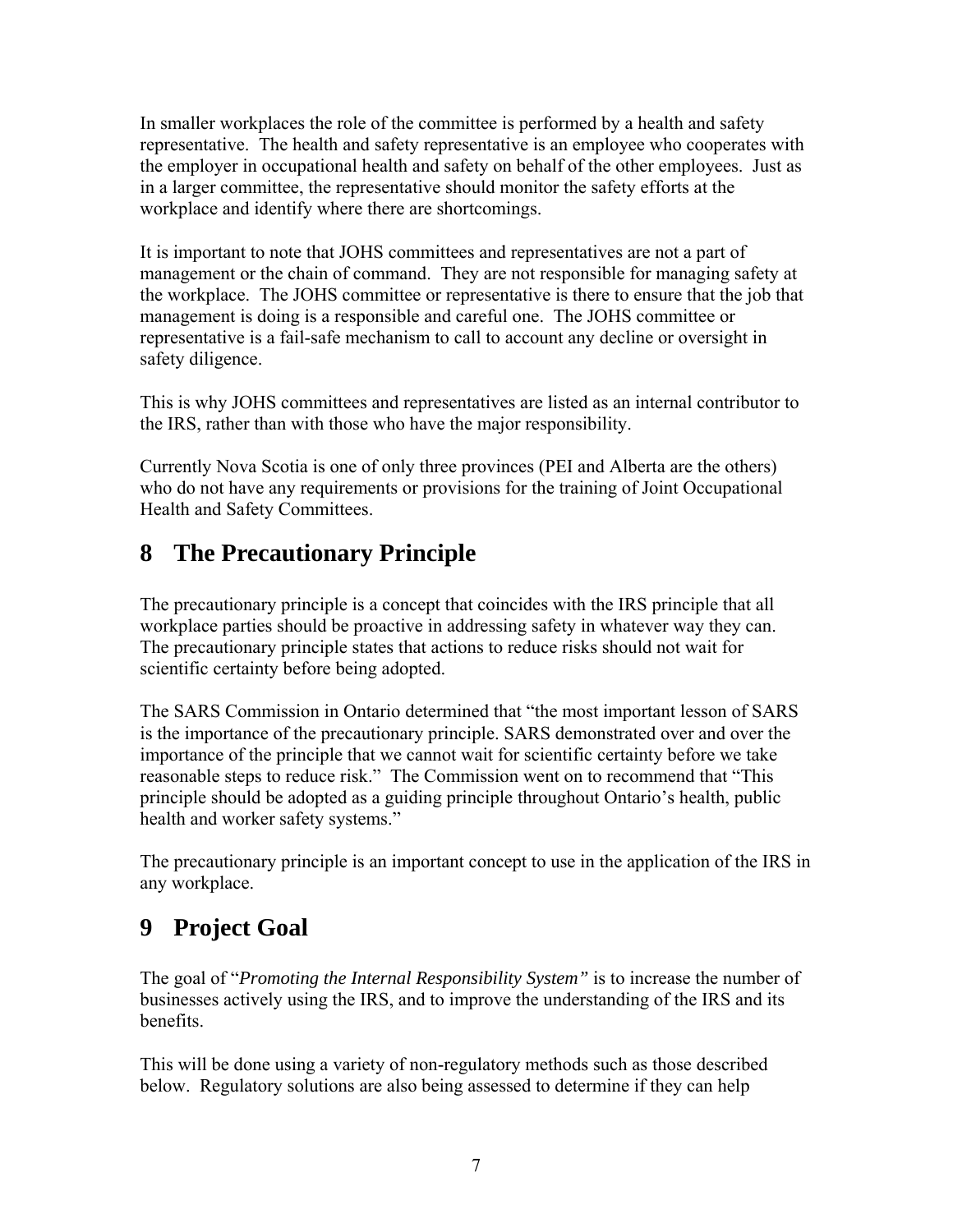<span id="page-7-0"></span>promote the IRS. Feedback from the consultation process will be important in choosing which methods are used to promote the IRS.

Like any plan, measurable evaluation criteria must be selected so that the Department can determine how well the strategy is working. These could include targeting follow-up inspections to focus on IRS, or using survey questionnaires.

## **10 The Plan - The Development of an IRS Promotion Strategy**

Given the diversity in size and resources of the thousands of businesses in Nova Scotia, the plan to reach them with the internal responsibility system message must also be appropriately diverse. The eight approaches proposed below are put forward for consideration.

### **10.1 Education and Awareness**

Initiatives to educate and improve awareness will be one of the largest components of the strategy. The challenge will be twofold: to make a larger percentage of workplaces aware of the IRS, and to establish the correct perception of IRS as a positive force for safety, efficiency, and profitability.

The message here will be essential. IRS can become a vague concept, and if it does it loses its usefulness. The definition and descriptions must be clear, concise and applicable. They can appear in policy statements, OH&S or JOHSC mandates, training, newsletters, and on bulletin boards alongside the OH&S Act.

Existing IRS education and awareness activities include an extensive video library, a monthly email service of OH&S news, a variety of industry specific safety guides, and presentations and courses provided by the Department and various other organizations.

The Workers' Compensation Board will be a major partner in meeting this challenge. The WCB is responsible for injury prevention education, and has expertise in helping employers and workers reduce injury and illness by providing written materials, webbased resources and coordination of awareness sessions. The Department will work with the WCB to promote best practices and make positive changes in awareness, attitude and behaviour toward the internal responsibility system.

The department will look for additional opportunities to partner wherever possible to find ways to develop and deliver the IRS message.

## **10.2 Partnership Development**

There are many partners that have an interest in the issue and with whom the OH&S Division can combine resources to develop and deliver effective programming. This includes developing programs or products, training, advertising and more. Over the years the Occupational Health and Safety Division has partnered with many groups, including: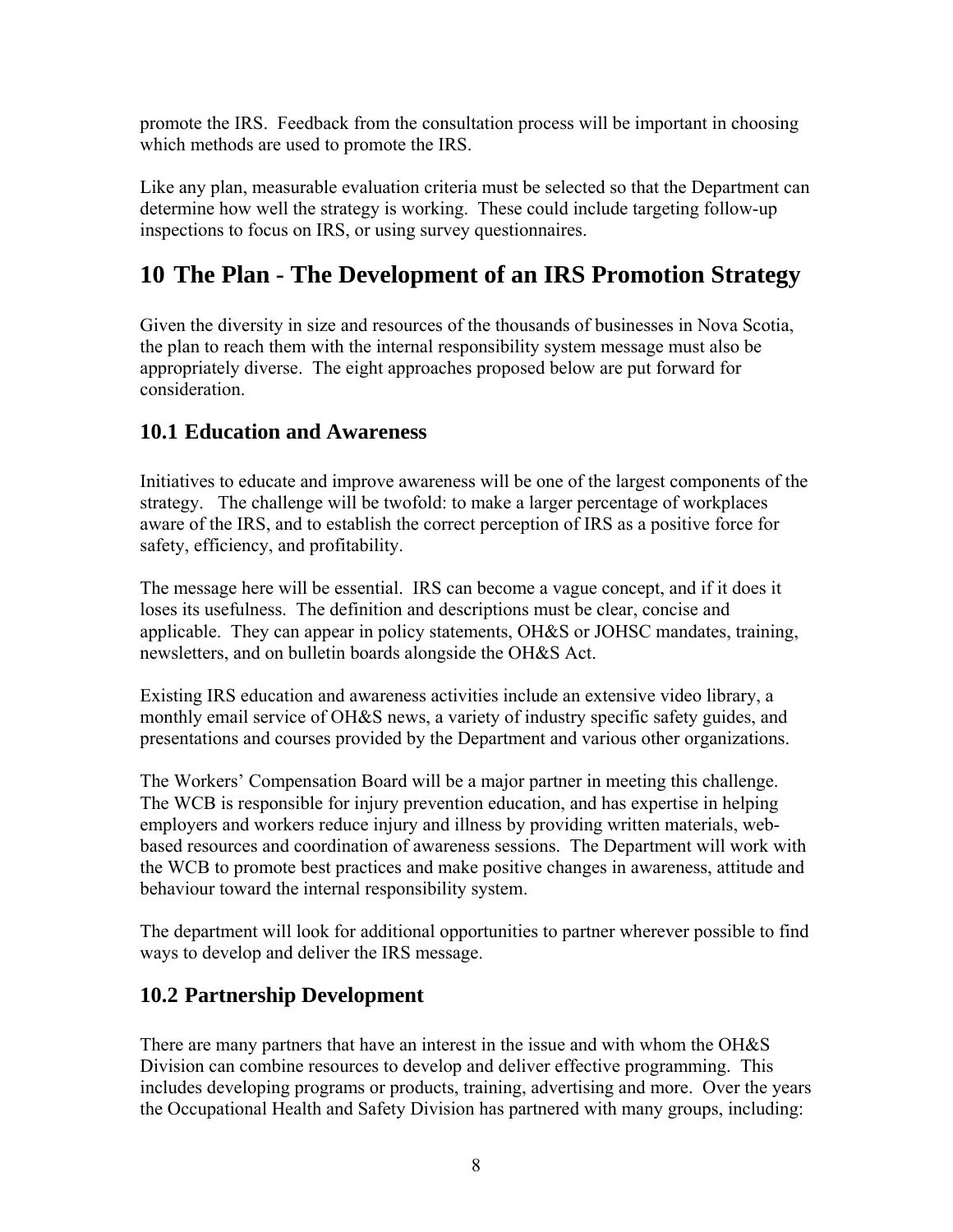- <span id="page-8-0"></span>Workers' Compensation Board of Nova Scotia (WCB)
- Human Resources and Social Development Canada (HRSDC)
- The Canadian Society of Safety Engineering (CSSE)
- Nova Scotia Safety Council (NSSC)
- Nova Scotia Community College (NSCC)
- Nova Scotia Construction Safety Association (NSCSA)
- Representatives of the Atlantic Provinces (RAP)
- Nova Scotia Retail Gas Association
- Forestry Safety Society of Nova Scotia (FSSNS)
- American Industrial Hygiene Association (AIHA)
- Road Builders Association of Nova Scotia (NSRBA)
- **Forest Products Association of Nova Scotia (FPANS)**
- The Construction Association of Nova Scotia (CANS)
- The Nova Scotia Trucking Safety Association (NSTSA)
- The Nova Scotia Department of Education

### **10.3 Compliance Promotion**

This means establishing clear standards, providing information and services, conducting inspections and communicating risk factors and current good practice with the aim of improving performance.

This could be done with increased use of the IRS checklist as an essential part of regular inspections, as well as increased orders relating to IRS performance. Another option is to employ Compliance Promotion Specialists who can address compliance promotion for the IRS and other key areas. These methods would allow the OHS Division to effect change in workplaces using the existing provisions of the *OHS Act*.

### **10.4 Good Practice Definition**

Guidelines to address the internal responsibility system can be developed in partnership with businesses where they do not already exist.

These guidelines could cover a variety of topics that help build up a healthy internal responsibility system. One example would be hazard assessments. Guidelines could outline how and when they should be done, who should participate in them, and what kind of tasks they should be completed for. Resource documents for completing a hazard assessment could be developed as well.

This example could be applied to guidelines for many topics including:

- Hazard Assessments
- **JOHSC** member training,
- **I** Internal safety incident reporting
- **Performing an IRS evaluation**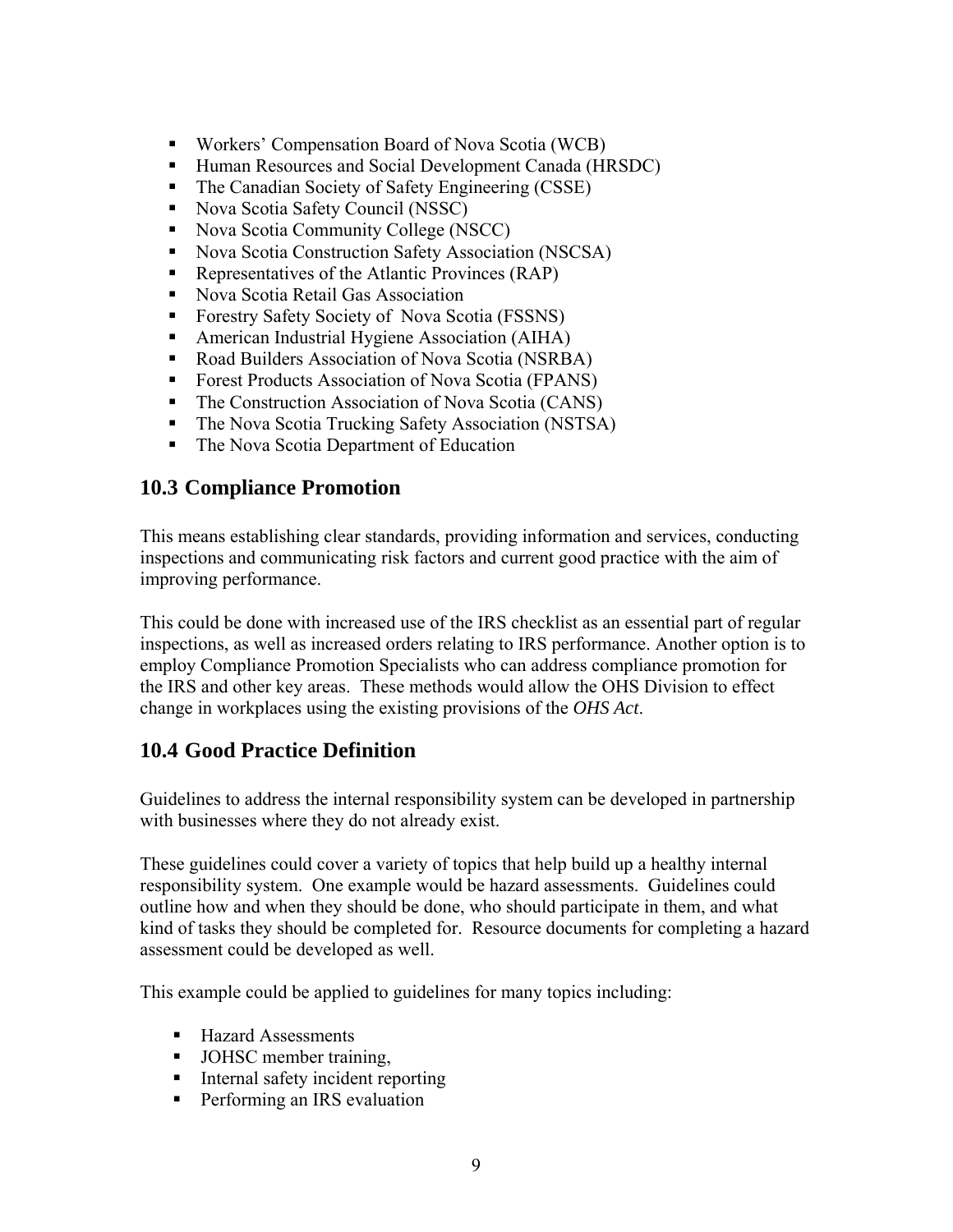### <span id="page-9-0"></span>**10.5 Research and Measures**

The OH&S Division can conduct research and use the research of other credible organizations to develop measures to track the usage of the IRS in the Province. The measures can then be used as a gauge of provincial performance and relative change as initiatives unfold.

### **10.6 Incentives**

Workplaces that develop and implement a high-quality IRS can be rewarded using a number of incentives that could include insurance reductions or co-operative relationships with the inspectorate. The latter could take the form of the U.S. programs such as the Voluntary Protection Program (VPP) or the Safety and Health Achievement Recognition Program (SHARP). These programs recognize outstanding efforts of employers and employees who have achieved exemplary occupational safety and health.

Many jurisdictions present annual awards for high performers in health and safety. This practice could be re-instated in Nova Scotia.

Incentives can also be created such that businesses that have excellent internal responsibility system practices are given preferred treatment when bidding for government contracts.

### **10.7 Increased Enforcement of Current Act and Regulations**

Increasing the number of occupational health and safety inspectors and inspections would create a more frequent regulatory presence in businesses across the Province. This could increase compliance with the IRS when combined with increased emphasis on IRS promotion during inspections.

### **10.8 Laws**

Nova Scotia is the only province to specifically include IRS in its OH&S Act. However, there are no specific duties that flow directly from this inclusion. Using regulation could define a variety of concepts that would improve IRS.

The Department is considering the draft *Joint Occupational Health and Safety Committee Regulations* proposed by the OHS Advisory Council, which could form part of the strategy. These draft regulations support the IRS by strengthening the joint committees that oversee the internal responsibility system in their workplaces. The main issues addressed in the draft regulations are:

- **Training for committee members in the IRS, the OHS Act and Regulations, and** committee operations.
- Support for committees from the workplace.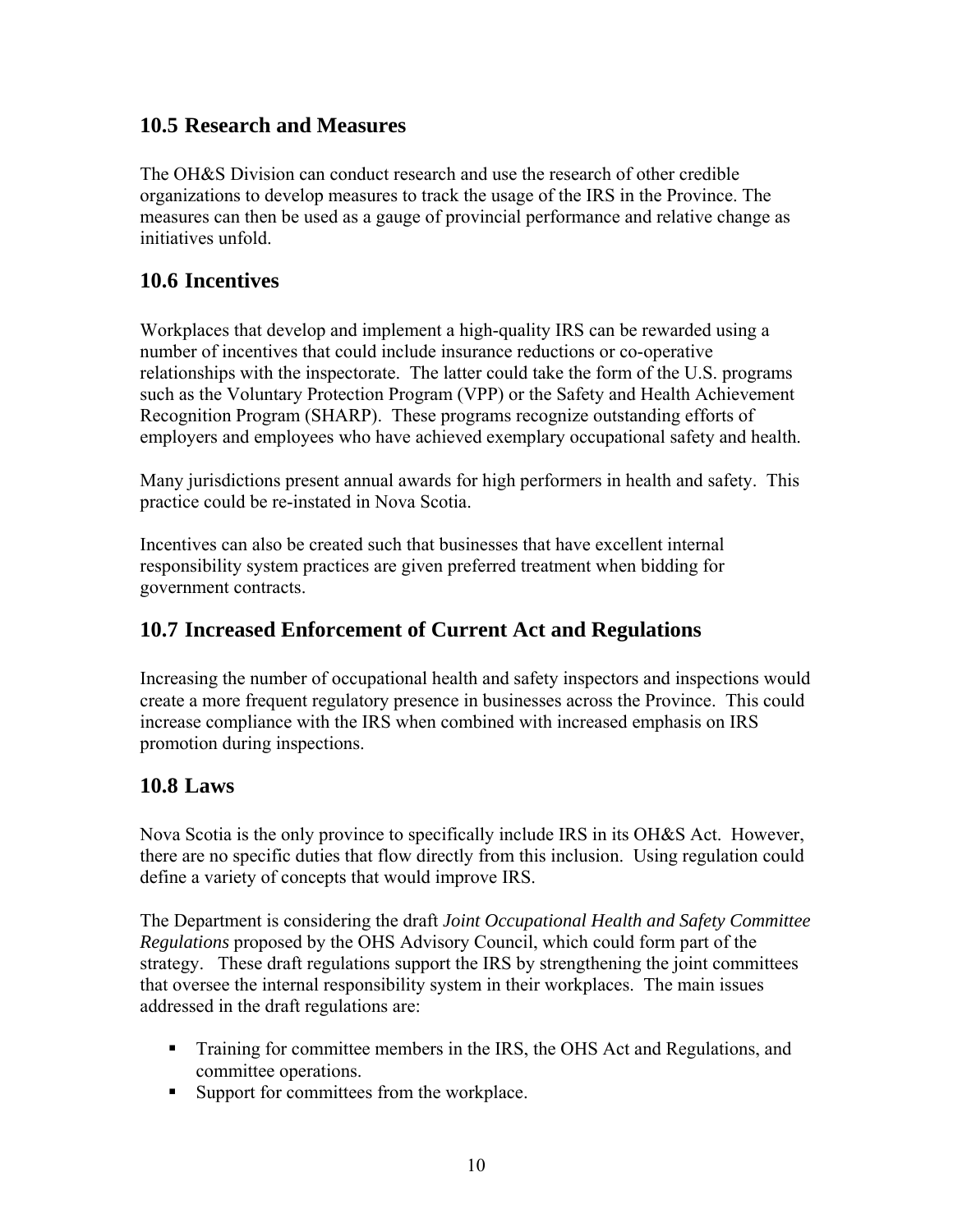Rules of procedure for committees.

There are also several other ways that regulations could promote the IRS by strengthening support for joint committees. The following measures demonstrate some of the wide range of approaches that are used in other jurisdictions.

- Establishing minimum JOHSC sizes for businesses. This could ensure that committees have the resources they need to match the size of the business where they are.
- Outlining more precise roles for safety representatives and JOHSC's. This could also add greater weight to the position or committee.
- Establishing a duty for JOHSC's to conduct accident investigations, as well as setting out the requirements of these investigations.
- Creating a duty to carry out hazard assessments for safety-critical tasks.

Although regulations are important, they are only one part of the equation. In addition, any regulations must make sense, and be readily understood by employers and employees so they can effectively promote and facilitate compliance. If new regulations are created, the Division would develop programming to assist sectors and organizations to get ready for the regulations before they come into force.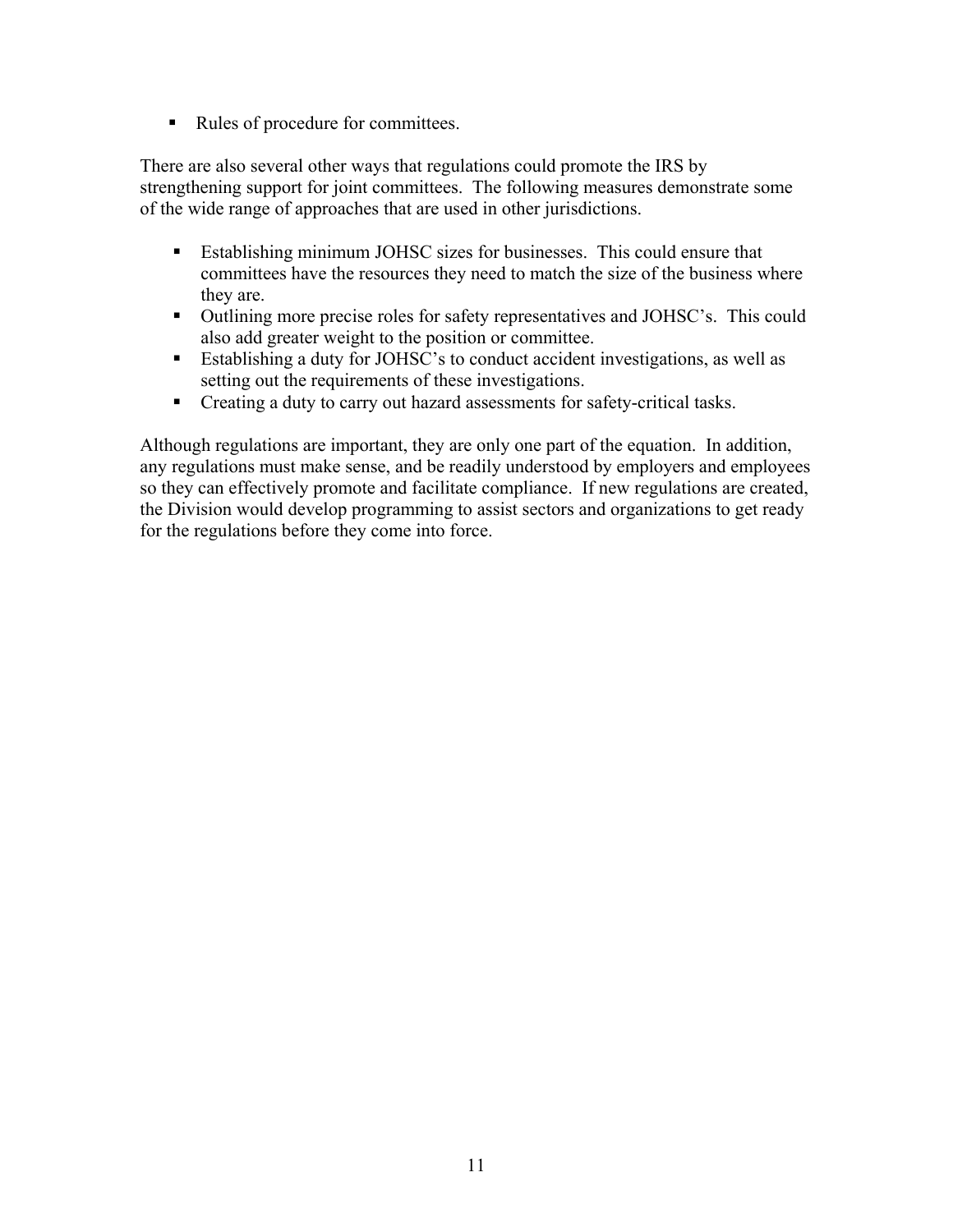## <span id="page-11-0"></span>**11 Appendix A – Examples of OH&S Duties in a Healthy IRS**

### **11.1 Workers**

- $\blacksquare$  Finding ways to reduce risk
- Taking initiative to fix unsafe conditions
- Following regulatory and employer procedures
- Letting managers know about unsafe conditions or defective equipment
- Reporting unresolved problems

### **11.2 Supervisors/Managers**

- Finding ways to reduce risk
- Applying discretion to solve OHS problems
- Encouraging and responding to reports
- **Ensuring proper qualifications and training**
- Safety talks, job planning, coaching and job observation
- Disciplining and enforcing of rules and regulations
- Taking unresolved problems to senior management
- **Engaging in leadership activities for OHS**
- OHS performance evaluation
- Holding others accountable
- Developing, implementing programs
- Post-project/program assessment
- Staffing decisions including properly allocating resources
- Considering system wide problems

### **11.3 Executives/Directors**

- **Ensuring the development of an OHS policy and program**
- Setting the broad vision of OHS performance
- Undertaking periodic "system audits" to ensure a healthy IRS
- Responding properly to reports by managers
- **Ensuring that competent professionals are hired**
- Allocating sufficient resources to OH&S
- Holding subordinates accountable
- Considering system wide problems

### **11.4 Joint Occupational Health and Safety Committees**

- Acting as a resource to the other workplace parties
- Promoting the IRS
- Serving as the "system watchdog"
- Resolving issues only after other avenues have been exhausted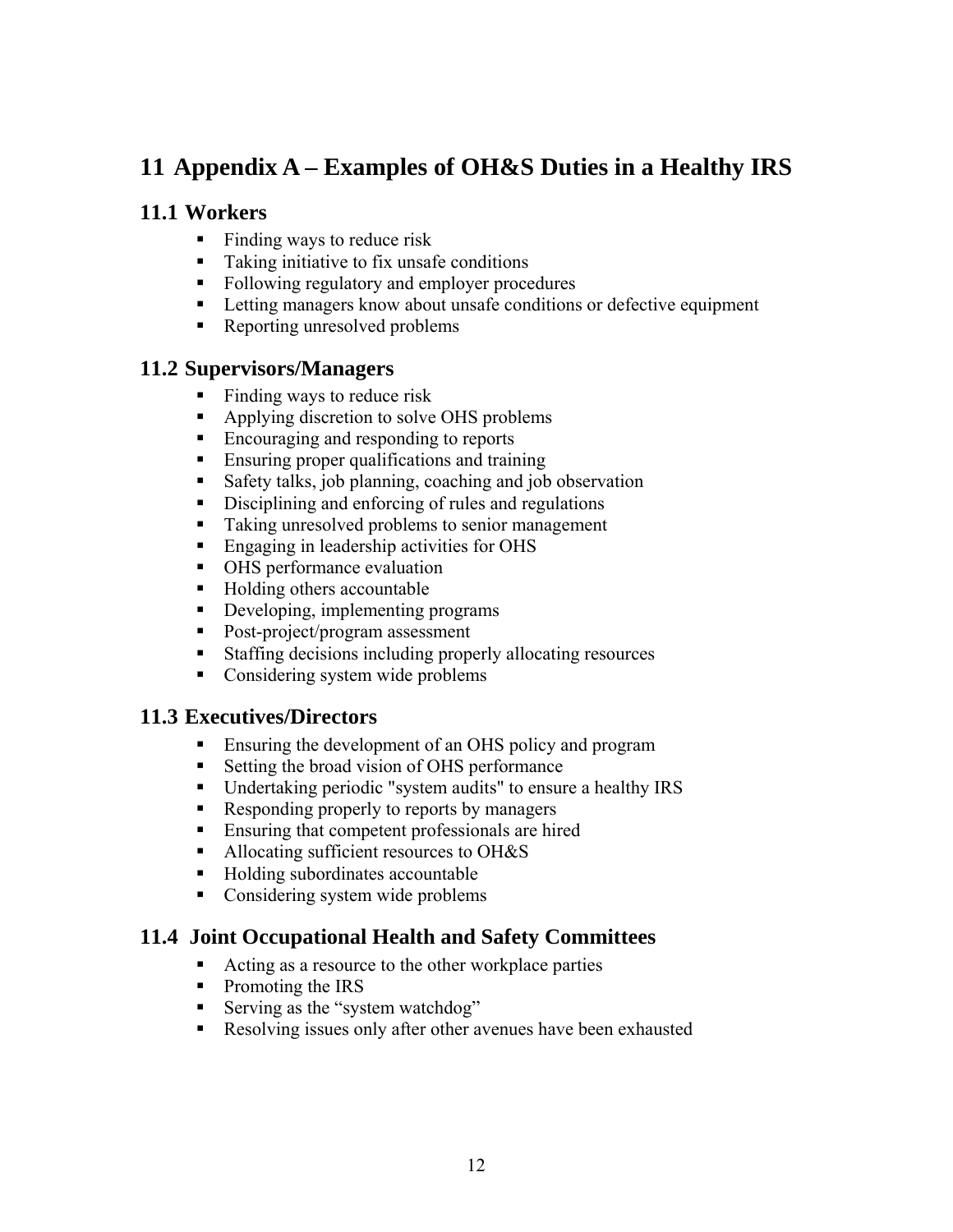# <span id="page-12-0"></span>**12 Appendix B – Response Questionnaire**

Promoting the

# **Internal Responsibility System**

In Nova Scotia

| <b>Your details</b>                             |  |  |  |  |  |  |
|-------------------------------------------------|--|--|--|--|--|--|
| Position                                        |  |  |  |  |  |  |
|                                                 |  |  |  |  |  |  |
|                                                 |  |  |  |  |  |  |
| Which of the following best describes yourself? |  |  |  |  |  |  |
| Manager/Supervisor                              |  |  |  |  |  |  |
| Employee                                        |  |  |  |  |  |  |
| Self-Employed                                   |  |  |  |  |  |  |
| Individual                                      |  |  |  |  |  |  |
| Safety Representative/JOHSC Member              |  |  |  |  |  |  |
| Other (please specify)                          |  |  |  |  |  |  |
|                                                 |  |  |  |  |  |  |

| In what sector does your organization operate? |
|------------------------------------------------|
|                                                |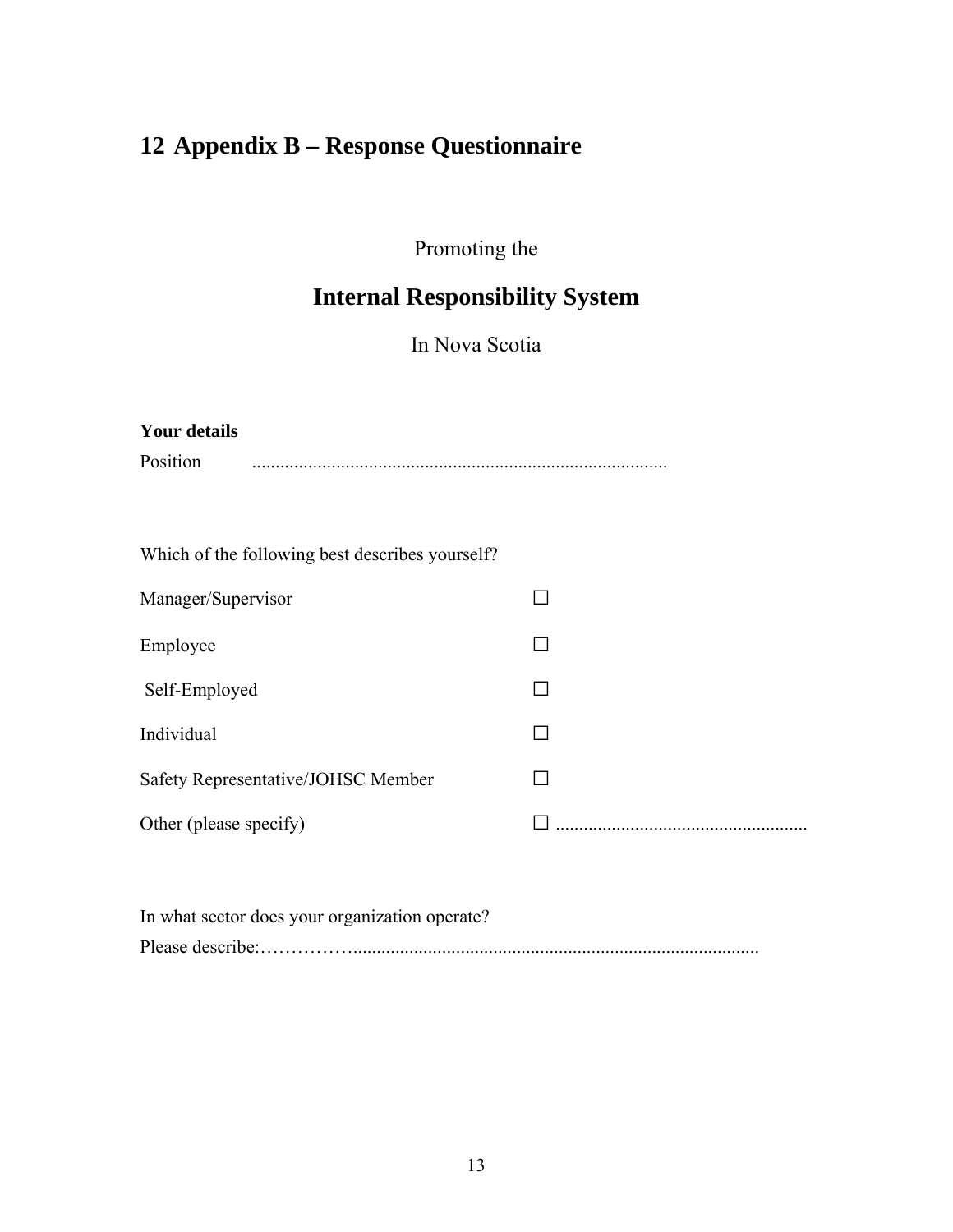### **Consultation and Involvement in the Internal Responsibility System Promotion Strategy**

#### **We welcome your responses to the following questions:**

#### **Question 1:**

Should further measures be introduced to promote the internal responsibility system?

Yes □ No □ No opinion □

Please give reasons for your answer:

#### **Question 2:**

Please rate your opinion of the current effectiveness of the internal responsibility system in your organization:

| Poor |                      |  |  |  | Excellent |
|------|----------------------|--|--|--|-----------|
|      | 1 2 3 4 5 6 7 8 9 10 |  |  |  |           |

Please give reasons for your answer: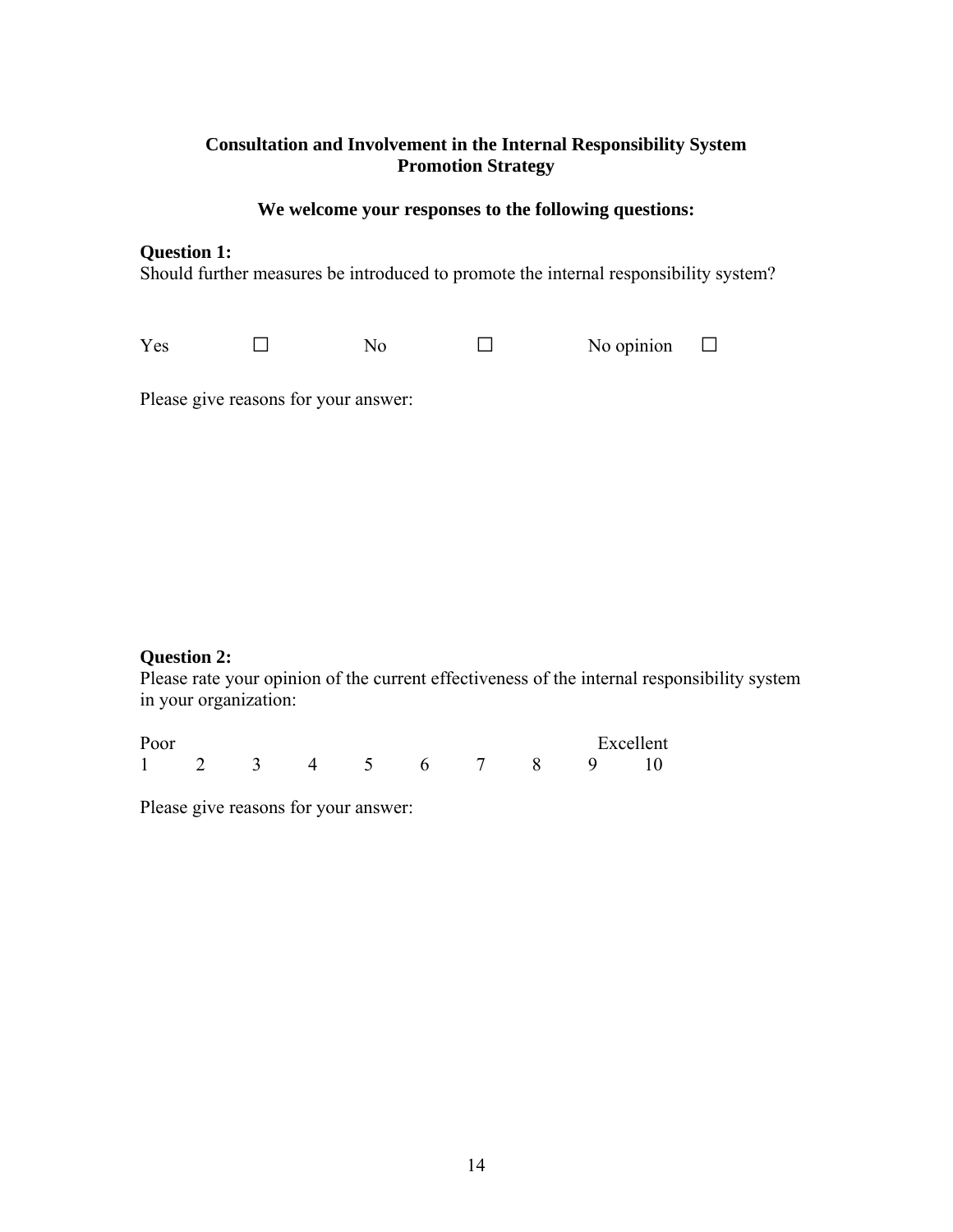### **Question 3:**

What measures would be most effective at promoting the internal responsibility system? You may indicate more than one choice – please rank your choices if choosing more than one option:

| <b>Education and Awareness</b>               |  |
|----------------------------------------------|--|
| Partnership Development                      |  |
| <b>Compliance Promotion</b>                  |  |
| Good Practice Definition                     |  |
| <b>Hazard Assessment Resources</b>           |  |
| <b>Research and Measures</b>                 |  |
| Increased Enforcement of Current Act & Reg's |  |
| Legislation and Regulation                   |  |
| Training for safety reps and JOHSC's         |  |
| Support for safety committees                |  |
| Rules of procedure for safety committees     |  |
|                                              |  |
|                                              |  |

Why do you favour your choice(s)?

How would this work and why would it be effective?

What would be the benefits/costs?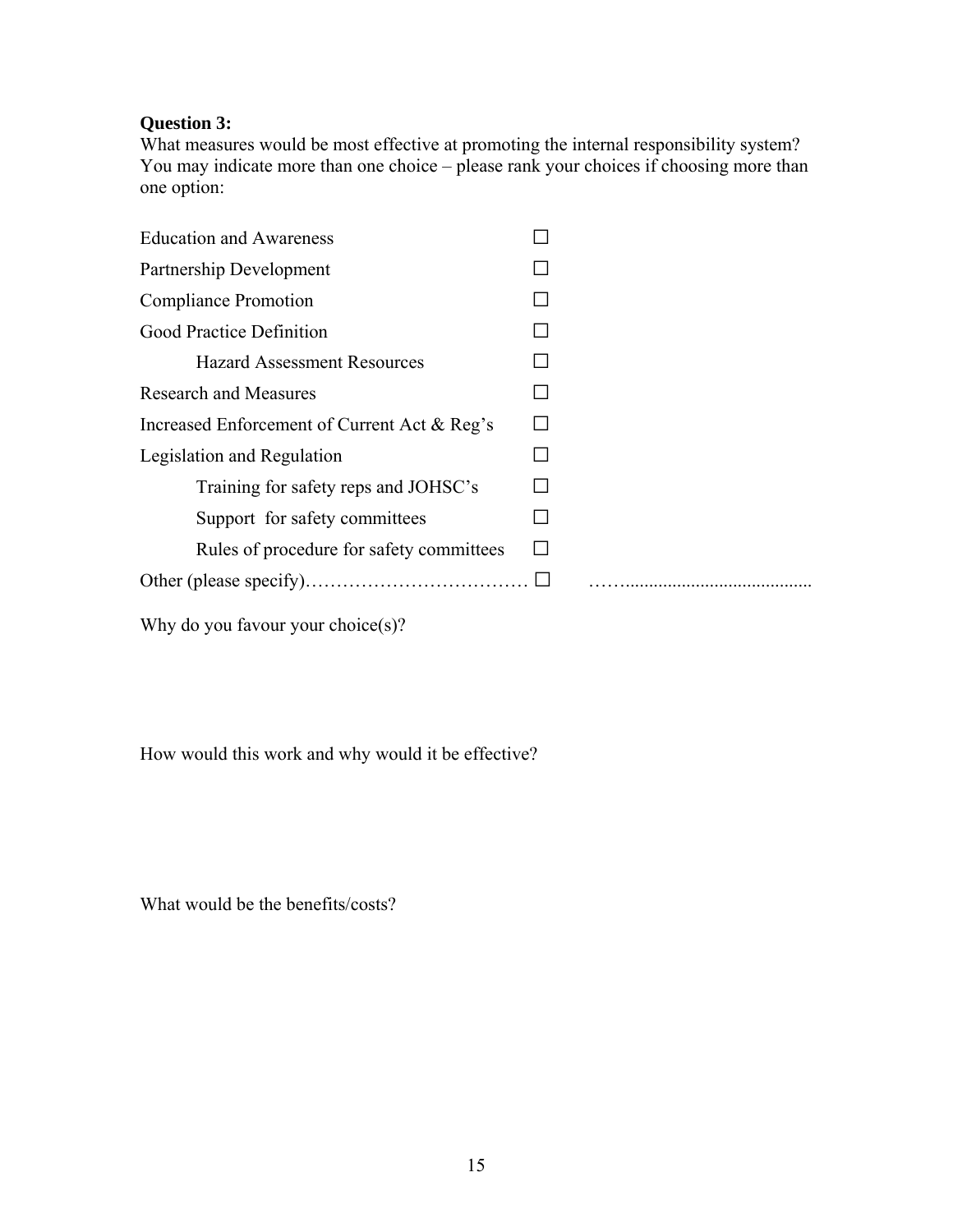#### **Question 4**

Risk assessments are an important part of avoiding injuries. What methods do you feel would be the most effective to encourage their use (some examples are provided, but please add any others you like)? Please use the comments section to describe the benefits or drawbacks of the methods you have considered.

#### **Example A**

Develop a comprehensive training package to educate employers and employees on how to properly identify and assess risks and on what types of controls may be appropriate.

#### **Example B**

In cooperation with providers of Certificates of Recognition in occupational health and safety, increase the emphasis that such certifications place on risk assessments.

#### **Your Comments:**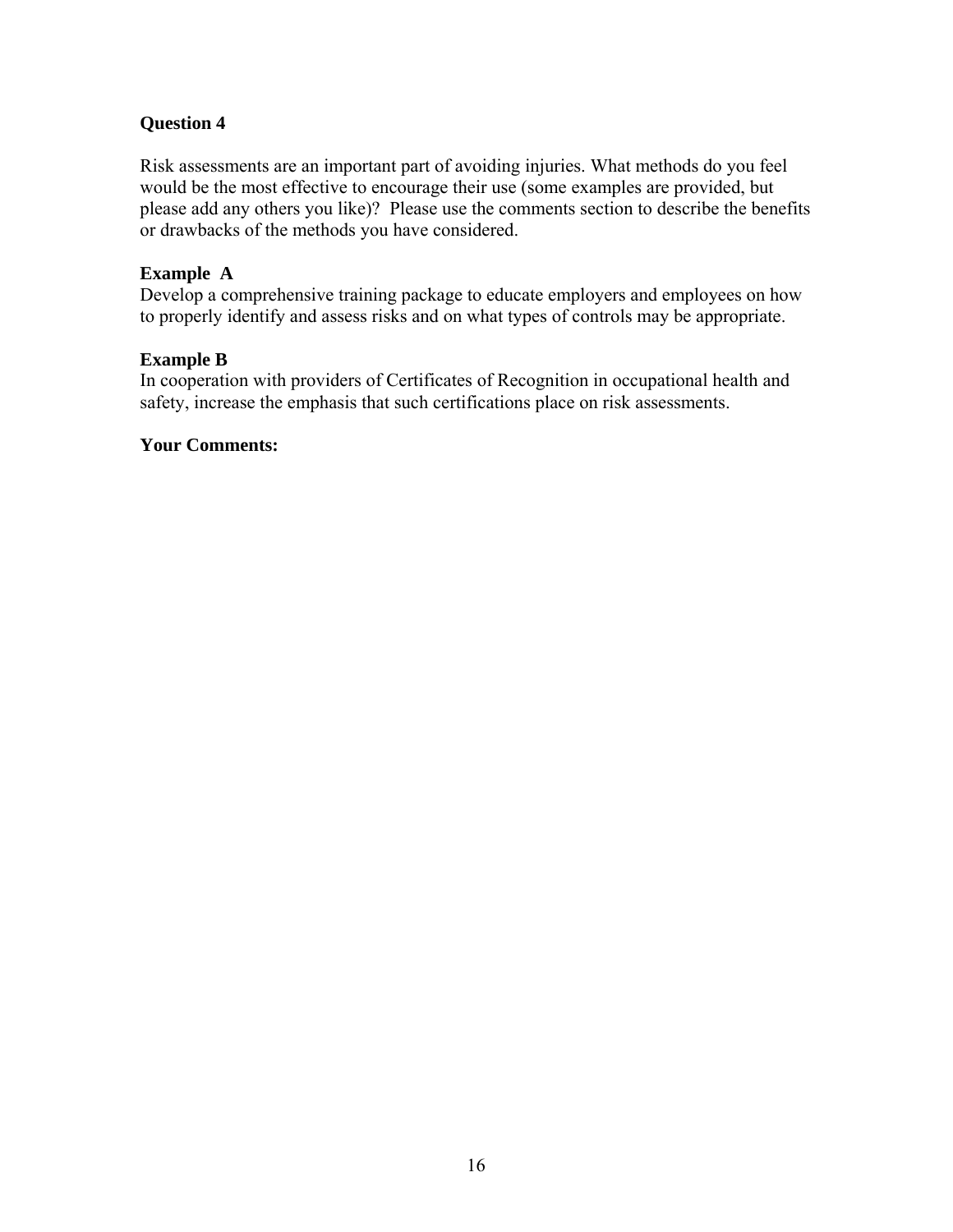#### **Question 5:**

What would be the most effective education and awareness initiatives to inform workplaces (both management and employees) about their responsibilities under the IRS?

**Question 6:** 

How can the Department best ensure that workplaces understand and apply the IRS?

**Question 7:**  What is the best way to use the OHS inspectorate to promote IRS?

#### **Question 8:**

Should there be common standards of training/competence for all safety representatives and JOHSC members?

Yes  $\Box$  No  $\Box$  No opinion  $\Box$ 

|  |  | If "yes" who should verify competence and how? |  |
|--|--|------------------------------------------------|--|
|  |  |                                                |  |

Who should give the training?